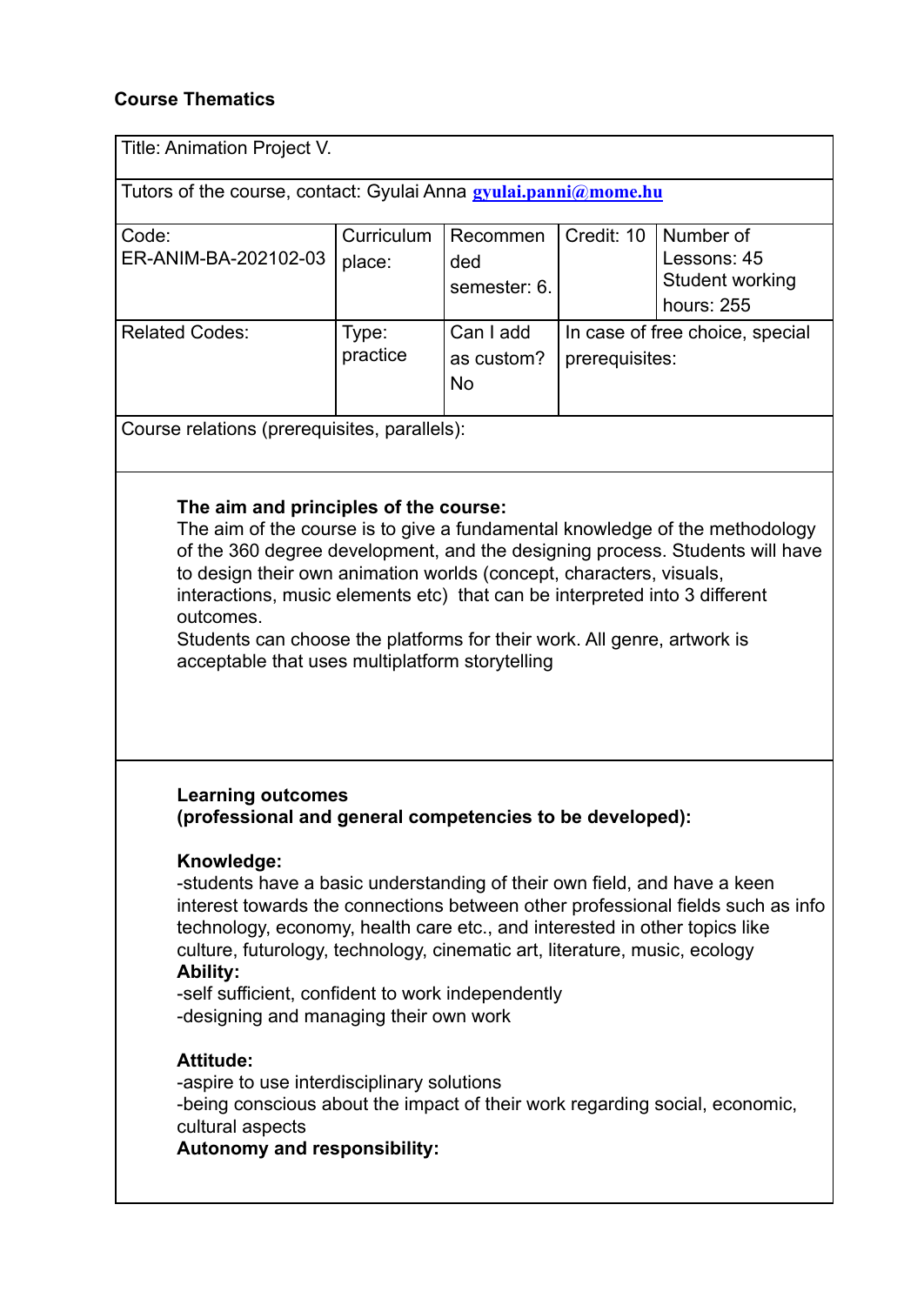| Topics to be processed within the course:<br>- Design thinking, research, developing a concept<br>- 360 degree development<br>- concept art, character and background design<br>- fundamentals of directing<br>-camera shots, framing, layout, editing rules<br>-sound design<br>-filmdramaturgy<br>-creative writing, pitch<br>-production |  |
|---------------------------------------------------------------------------------------------------------------------------------------------------------------------------------------------------------------------------------------------------------------------------------------------------------------------------------------------|--|
| Peculiarities of learning organization / process organization:                                                                                                                                                                                                                                                                              |  |
| <b>Students' tasks:</b>                                                                                                                                                                                                                                                                                                                     |  |
| Learning environment: offline                                                                                                                                                                                                                                                                                                               |  |
| <b>Evaluation:</b>                                                                                                                                                                                                                                                                                                                          |  |
| Requirements to be met / Presentation showing:                                                                                                                                                                                                                                                                                              |  |
| <b>Evaluation method:</b><br>Oral presentation                                                                                                                                                                                                                                                                                              |  |
| <b>Evaluation criteria:</b><br>- active participation in exercises, application of creative ideas, search for<br>solutions. The quality of completed assignments. Diligence, progress made,<br>and quality of content.<br>- active participation in consultations, the quality of the various subtasks<br>completed.                        |  |
| Calculation of grade: 3 grades for content, diligence, evolution, and the<br>arithmetic average gives the final grade                                                                                                                                                                                                                       |  |
| <b>Required reading:</b>                                                                                                                                                                                                                                                                                                                    |  |
| Further information:                                                                                                                                                                                                                                                                                                                        |  |